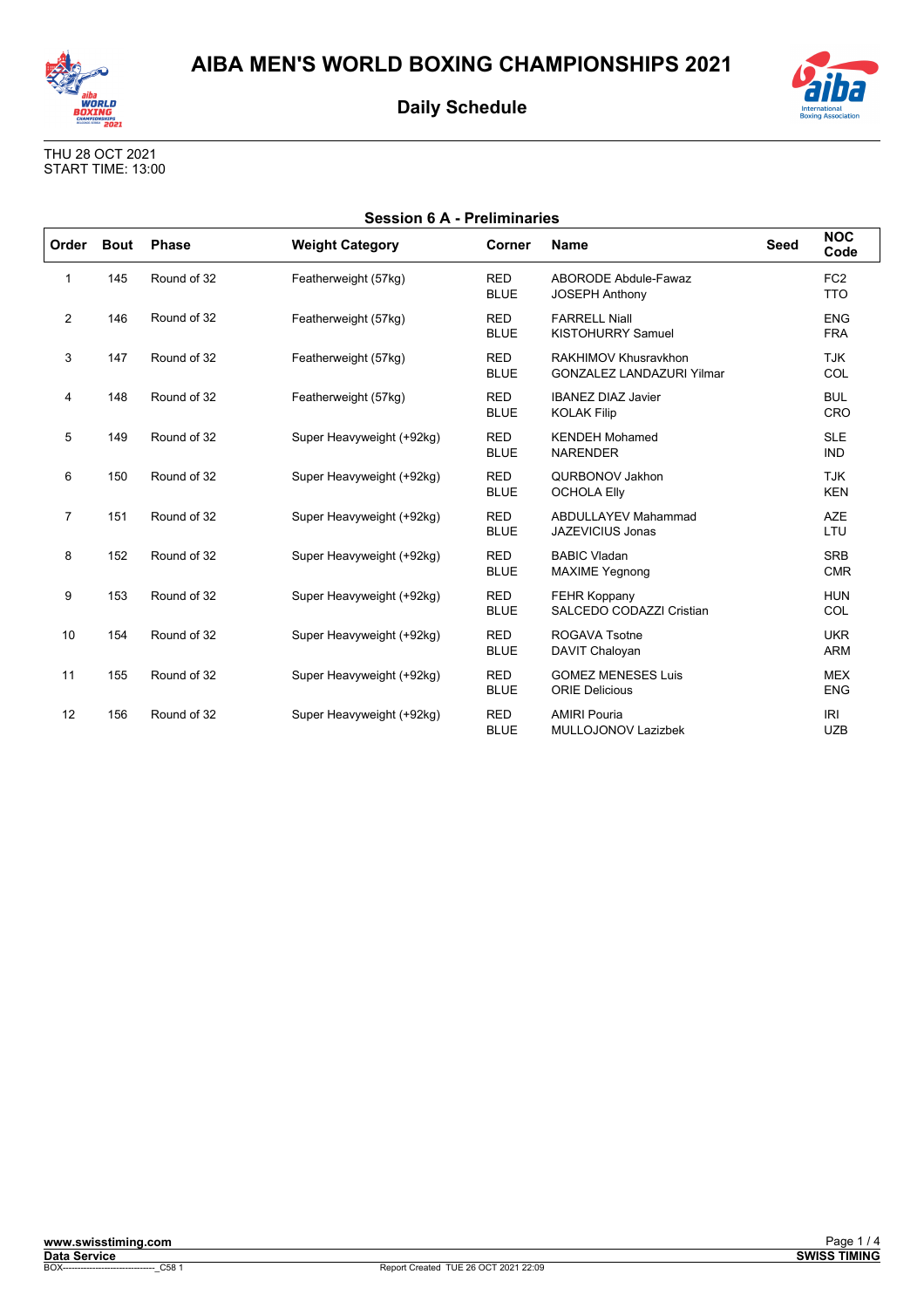



THU 28 OCT 2021 START TIME: 13:00

| <b>Session 6 B - Preliminaries</b> |             |              |                           |                           |                                                           |             |                          |
|------------------------------------|-------------|--------------|---------------------------|---------------------------|-----------------------------------------------------------|-------------|--------------------------|
| Order                              | <b>Bout</b> | <b>Phase</b> | <b>Weight Category</b>    | Corner                    | <b>Name</b>                                               | <b>Seed</b> | <b>NOC</b><br>Code       |
| $\mathbf{1}$                       | 157         | Round of 32  | Featherweight (57kg)      | <b>RED</b><br><b>BLUE</b> | DI SERIO Raffaele<br>DO NASCIMENTO CHALOT Luiz            |             | <b>ITA</b><br><b>BRA</b> |
| $\overline{2}$                     | 158         | Round of 32  | Featherweight (57kg)      | <b>RED</b><br><b>BLUE</b> | <b>HARVEY Jahmal</b><br>MIRZAKHALILOV Mirazizbek          |             | <b>USA</b><br><b>UZB</b> |
| 3                                  | 159         | Round of 32  | Featherweight (57kg)      | <b>RED</b><br><b>BLUE</b> | <b>ESENBEK Akylbek</b><br><b>GLIGORIC Veliko</b>          |             | <b>KGZ</b><br><b>SRB</b> |
| 4                                  | 160         | Round of 32  | Featherweight (57kg)      | <b>RED</b><br><b>BLUE</b> | <b>JUNTRONG Rujakran</b><br><b>ALLICOCK Keevin</b>        |             | <b>TBF</b><br><b>GUY</b> |
| 5                                  | 161         | Round of 32  | Super Heavyweight (+92kg) | <b>RED</b><br><b>BLUE</b> | KIM Do Hyeon<br><b>SULWA Alex</b>                         |             | <b>KOR</b><br><b>TAN</b> |
| 6                                  | 162         | Round of 32  | Super Heavyweight (+92kg) | <b>RED</b><br><b>BLUE</b> | <b>CONGO Gerlon</b><br><b>ZAVATIN Alexei</b>              |             | ECU<br><b>MDA</b>        |
| $\overline{7}$                     | 163         | Round of 32  | Super Heavyweight (+92kg) | <b>RED</b><br><b>BLUE</b> | <b>BROWN Ricardo</b><br>PETROVSKII Mark                   |             | <b>JAM</b><br><b>RBF</b> |
| 8                                  | 164         | Round of 32  | Super Heavyweight (+92kg) | <b>RED</b><br><b>BLUE</b> | <b>TIAFACK Nelvie</b><br><b>CHARLES Ryan</b>              |             | <b>GER</b><br><b>LCA</b> |
| 9                                  | 165         | Round of 32  | Super Heavyweight (+92kg) | <b>RED</b><br><b>BLUE</b> | <b>HYSA Nelson</b><br>PAUL Nigel                          |             | <b>ALB</b><br><b>TTO</b> |
| 10                                 | 166         | Round of 32  | Super Heavyweight (+92kg) | <b>RED</b><br><b>BLUE</b> | GHADFA DRISSI EL AISSAOUI Ayoub<br><b>SAPARBAY Nurlan</b> |             | <b>ESP</b><br><b>KAZ</b> |
| 11                                 | 167         | Round of 32  | Super Heavyweight (+92kg) | <b>RED</b><br><b>BLUE</b> | <b>MILUN Marko</b><br><b>ACAR Berat</b>                   |             | <b>CRO</b><br><b>TUR</b> |
| 12                                 | 168         | Round of 32  | Super Heavyweight (+92kg) | <b>RED</b><br><b>BLUE</b> | <b>BELBEROV Petar</b><br><b>AGNES Keddy Evans</b>         |             | <b>BUL</b><br><b>SEY</b> |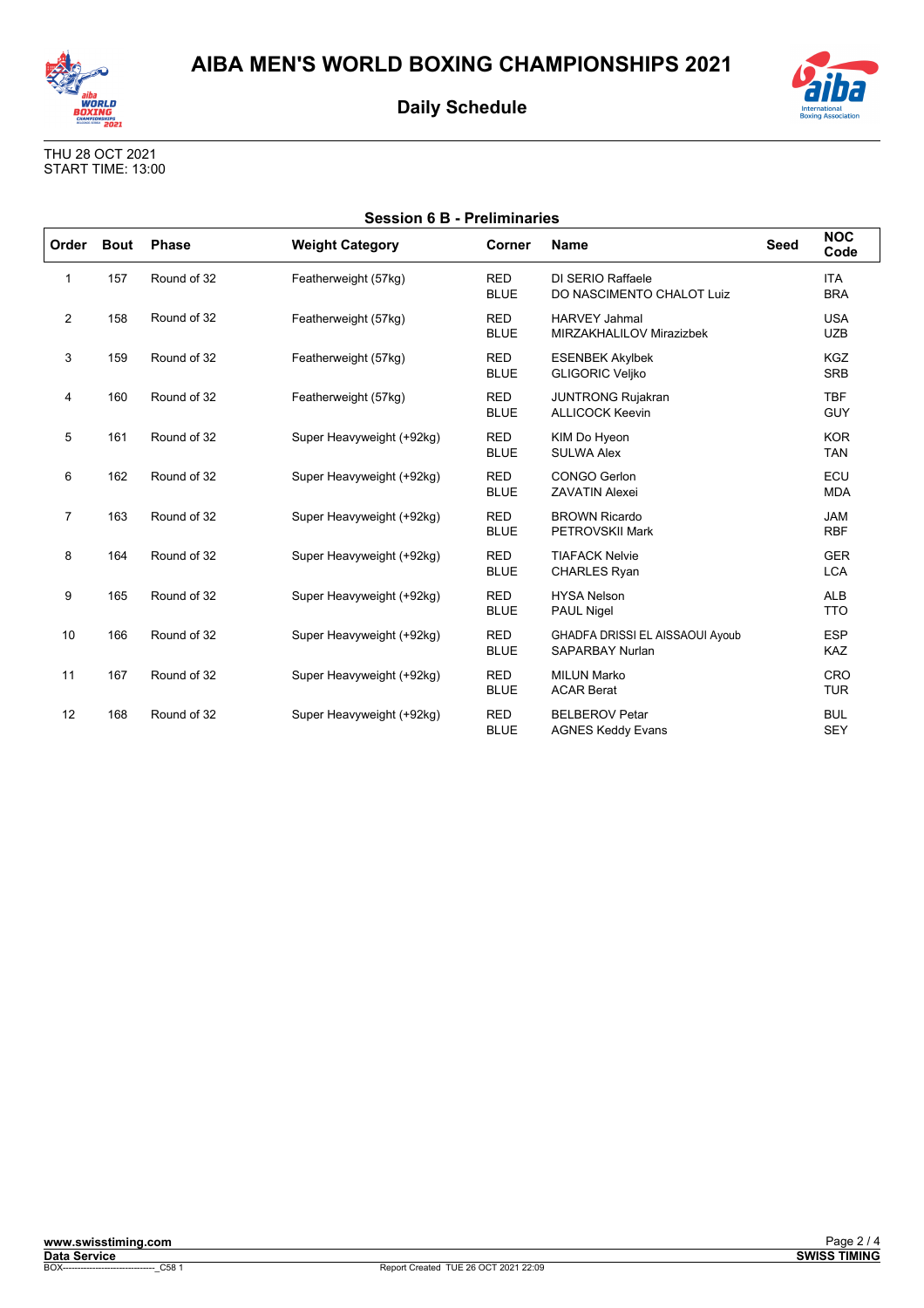



| <b>International</b>      |  |
|---------------------------|--|
| <b>Boxing Association</b> |  |

| <b>Session 7 A - Preliminaries</b> |             |              |                        |                           |                                                            |             |                          |  |
|------------------------------------|-------------|--------------|------------------------|---------------------------|------------------------------------------------------------|-------------|--------------------------|--|
| Order                              | <b>Bout</b> | <b>Phase</b> | <b>Weight Category</b> | Corner                    | <b>Name</b>                                                | <b>Seed</b> | <b>NOC</b><br>Code       |  |
| 1                                  | 169         | Round of 32  | Featherweight (57kg)   | <b>RED</b><br><b>BLUE</b> | <b>BRACH Pawel</b><br><b>OVAT Nurettin</b>                 |             | POL<br><b>TUR</b>        |  |
| $\overline{2}$                     | 170         | Round of 32  | Featherweight (57kg)   | <b>RED</b><br><b>BLUE</b> | <b>HESSION Adam</b><br><b>SAVVIN Eduard</b>                |             | <b>IRL</b><br><b>RBF</b> |  |
| 3                                  | 171         | Round of 32  | Featherweight (57kg)   | <b>RED</b><br><b>BLUE</b> | <b>RAHIMIC Alen</b><br><b>MOR Rohit</b>                    |             | <b>BIH</b><br><b>IND</b> |  |
| 4                                  | 172         | Round of 32  | Featherweight (57kg)   | <b>RED</b><br><b>BLUE</b> | <b>TEMIRZHANOV Serik</b><br><b>TSUTSUMI Reito</b>          |             | <b>KAZ</b><br><b>JPN</b> |  |
| 5                                  | 173         | Round of 32  | Welterweight (67kg)    | <b>RED</b><br><b>BLUE</b> | <b>HARARA Ahmed</b><br>MUYDINKHUJAEV Asadkhuja             |             | PLE<br><b>UZB</b>        |  |
| 6                                  | 174         | Round of 32  | Welterweight (67kg)    | <b>RED</b><br><b>BLUE</b> | <b>GALAGOT Dmitri</b><br><b>OKAZAWA Sewonrets</b>          |             | <b>MDA</b><br><b>JPN</b> |  |
| $\overline{7}$                     | 175         | Round of 32  | Welterweight (67kg)    | <b>RED</b><br><b>BLUE</b> | ABBASOV Vakhid<br><b>SHAHI Sanil</b>                       |             | <b>SRB</b><br><b>NEP</b> |  |
| 8                                  | 176         | Round of 32  | Welterweight (67kg)    | <b>RED</b><br><b>BLUE</b> | TALAIBEKOV Zhakshylyk<br><b>ALKASBEH Obada</b>             |             | <b>KGZ</b><br><b>JOR</b> |  |
| 9                                  | 177         | Round of 32  | Welterweight (67kg)    | <b>RED</b><br><b>BLUE</b> | <b>PALACIO Christiann</b><br>ZHUSSUPOV Ablaikhan           |             | <b>VEN</b><br>KAZ        |  |
| 10                                 | 178         | Round of 32  | Welterweight (67kg)    | <b>RED</b><br><b>BLUE</b> | <b>MADOYAN Gurgen</b><br><b>DURKACZ Damian</b>             |             | <b>ARM</b><br>POL        |  |
| 11                                 | 179         | Round of 32  | Welterweight (67kg)    | <b>RED</b><br><b>BLUE</b> | SHIGALI Joseph<br><b>HERNANDEZ ALVIDREZ Marco</b>          |             | <b>KEN</b><br><b>MEX</b> |  |
| 12                                 | 180         | Round of 32  | Welterweight (67kg)    | <b>RED</b><br><b>BLUE</b> | <b>BAATARSUKH Chinzorig</b><br><b>MANGIACAPRE Vincenzo</b> |             | <b>MGL</b><br><b>ITA</b> |  |